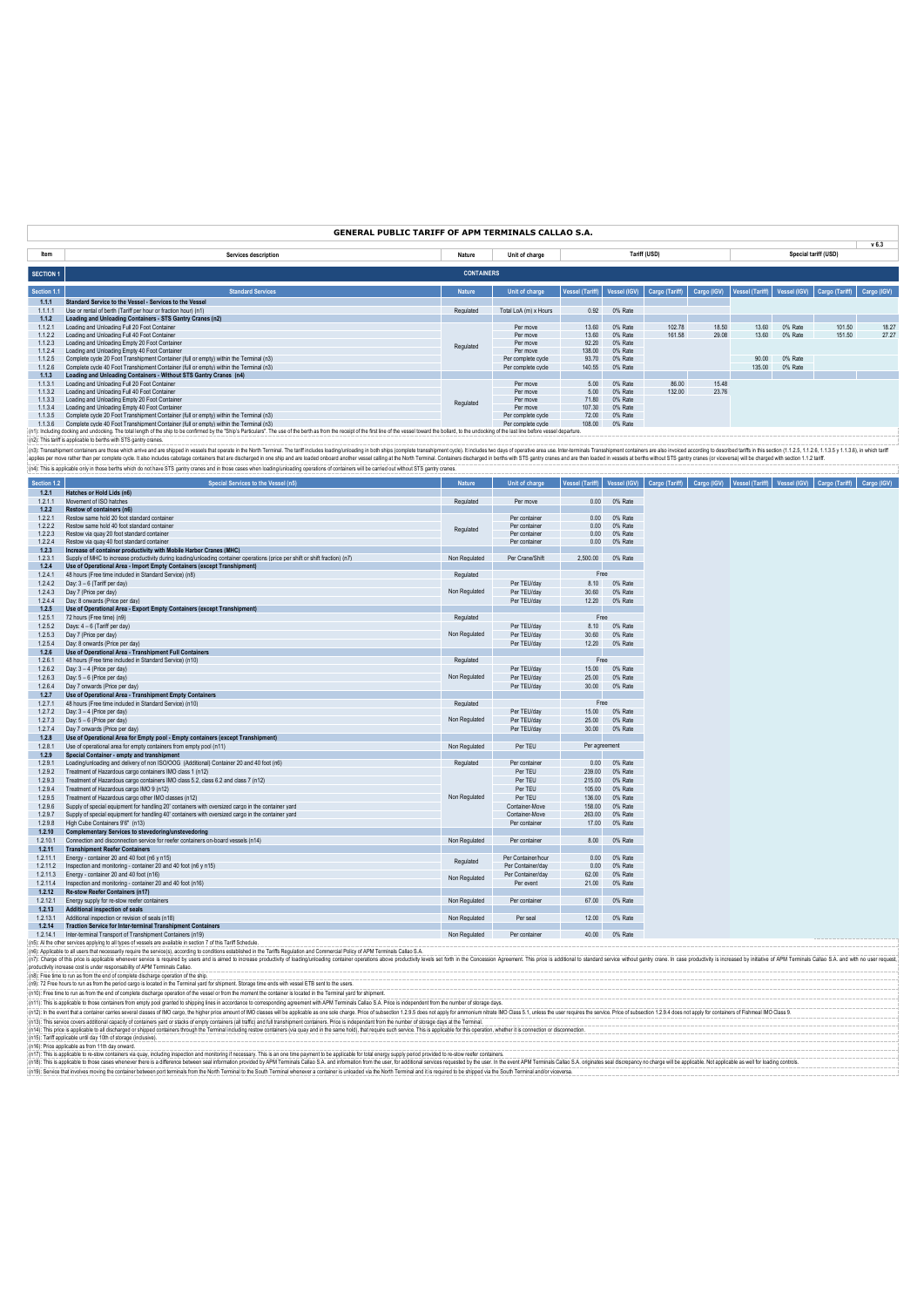| Section 1.3 | Special Service of Use of Operational Area (Port Terminal) - Services to the Cargo                                                                                                                                             | <b>Nature</b> | <b>Unit of charge</b> |                                                                   |                                                                      |             | Vessel (Tariff)   Vessel (IGV)   Cargo (Tariff)   Cargo (IGV)   Vessel (Tariff)   Vessel (IGV)   Cargo (Tariff)   Cargo (IGV) |  |
|-------------|--------------------------------------------------------------------------------------------------------------------------------------------------------------------------------------------------------------------------------|---------------|-----------------------|-------------------------------------------------------------------|----------------------------------------------------------------------|-------------|-------------------------------------------------------------------------------------------------------------------------------|--|
| 1,3.1       | Use of Operational Area - Import Full Containers (except Transhipment) (n20)                                                                                                                                                   |               |                       |                                                                   |                                                                      |             |                                                                                                                               |  |
| 1.3.1.1     | 48 hours to import and/or discharge container (Free time included in Standard Service) (n21)                                                                                                                                   | Regulated     |                       |                                                                   | Free                                                                 |             |                                                                                                                               |  |
| 1.3.1.2     | Day: 3 - 6 (Tariff per day)                                                                                                                                                                                                    |               | Per TEU/day           |                                                                   | 20.40                                                                | 3.67        |                                                                                                                               |  |
| 1.3.1.3     | Day 7 (Price per day) container 20 and 40 foot                                                                                                                                                                                 |               | Por TEU               |                                                                   | 71.30                                                                | 12.83       |                                                                                                                               |  |
| 1.3.1.4     | Days: 8 - 10 (Price per day)                                                                                                                                                                                                   | Non Regulated | Per TEU/dav           |                                                                   | 30.60                                                                | 5.51        |                                                                                                                               |  |
| 1.3.1.5     | Days: 11 - 20 (Price per day)                                                                                                                                                                                                  |               | Per TEU/day           |                                                                   | 30.60                                                                | 5.51        |                                                                                                                               |  |
| 1.3.1.6     | Days: 21 - 28 (Price per day)                                                                                                                                                                                                  |               | Per TEU/dav           |                                                                   | 30.60                                                                | 5.51        |                                                                                                                               |  |
| 1.3.1.7     | Day: 29 onwards (Price per day)                                                                                                                                                                                                |               | Per TEU/dav           |                                                                   | 30.60                                                                | 5.51        |                                                                                                                               |  |
| 1,3.2       | Use of Operational Area - Export Full Containers (except Transhipment) (n20)                                                                                                                                                   |               |                       |                                                                   |                                                                      |             |                                                                                                                               |  |
| 1.3.2.1     | 72 hours to export and/or loading container (Free time) (n22)                                                                                                                                                                  | Regulated     |                       |                                                                   | Free                                                                 |             |                                                                                                                               |  |
| 1322        | Days: 4 - 6 (Tariff per day)                                                                                                                                                                                                   |               | Per TEU/dav           |                                                                   | 20.40                                                                | 3.67        |                                                                                                                               |  |
| 1323        | Day 7 (Price per day) container 20 and 40 foot                                                                                                                                                                                 |               | Por TFU               |                                                                   | 71.30                                                                | 12.83       |                                                                                                                               |  |
| 1324        | Days: 8 - 10 (Price per day)                                                                                                                                                                                                   | Non Regulated | Per TEU/dav           |                                                                   | 30.60                                                                | 5.51        |                                                                                                                               |  |
| 1.3.2.5     | Days: 11 - 20 (Price per day)                                                                                                                                                                                                  |               | Per TEU/dav           |                                                                   | 30.60                                                                | 5.51        |                                                                                                                               |  |
| 1.3.2.6     | Days: 21 - 28 (Price per day)                                                                                                                                                                                                  |               | Per TEU/dav           |                                                                   | 30.60                                                                | 5.51        |                                                                                                                               |  |
| 1.3.2.7     | Day: 29 onwards (Price per day)                                                                                                                                                                                                |               | Per TFU/day           |                                                                   | 30.60                                                                | 5.51        |                                                                                                                               |  |
|             | (n20): Tariffs and prices set forth in sub-section 1.3.1 and 1.3.2 are applicable to those containers that have been discharged/loaded via the North Terminal as per conditions established in the Concession Contract         |               |                       |                                                                   |                                                                      |             |                                                                                                                               |  |
|             | : (n21): Free time to run as from the end of complete cargo discharge operation of the vessel. Calculation of use of operational area starts from the date and hour of complete cargo discharge from vessel and finishes when  |               |                       |                                                                   |                                                                      |             |                                                                                                                               |  |
|             | (n22): Free time period is 72 hours which is calculated from the date the container is placed in the container yard for shipment. Calculation of use of operational area (storage) ends with vessel's Estimated Time of Berthi |               |                       |                                                                   |                                                                      |             |                                                                                                                               |  |
| Section 1.4 | Temporary Depot Special Service - Services to the Cargo                                                                                                                                                                        | <b>Nature</b> | Unit of charge        | Vessel (Tariff)                                                   | Vessel (IGV) Cargo (Tariff)                                          | Cargo (IGV) | Vessel (Tariff)   Vessel (IGV)   Cargo (Tariff)   Cargo (IGV)                                                                 |  |
| 1.4.1       | Temporary Depot Integrated Service for dry import containers (n23)                                                                                                                                                             |               |                       |                                                                   |                                                                      |             |                                                                                                                               |  |
| 1.4.1.1     | 20' Container - Includes use of area until the 10th day                                                                                                                                                                        |               | Per container         |                                                                   | 221.00                                                               | 39.78       |                                                                                                                               |  |
| 1.4.1.2     | 40' Container - Includes use of area until the 10th day                                                                                                                                                                        |               | Per container         |                                                                   | 286.00                                                               | 51.48       |                                                                                                                               |  |
| 1.4.1.3     | Use of area during days 11 - 20 (Price per day) (n24)                                                                                                                                                                          | Non Regulated | Per TEU/day           |                                                                   | 15.00                                                                | 2.70        |                                                                                                                               |  |
| 1.4.1.4     | Use of area during days 21 - 28 (Price per day) (n24)                                                                                                                                                                          |               | Per TEU/day           |                                                                   | 20.00                                                                | 3.60        |                                                                                                                               |  |
| 1415        | Use of area from 29th day onwards and other services (n24)                                                                                                                                                                     |               |                       | See section 1.3.1.7 and others from section 1.5                   |                                                                      |             |                                                                                                                               |  |
| 1.4.2       | Temporary Depot Integrated Service for dry export containers (n25)                                                                                                                                                             |               |                       |                                                                   |                                                                      |             |                                                                                                                               |  |
| 1.4.2.1     | 20' Container - Includes use of area until the 7th day                                                                                                                                                                         |               | Per container         |                                                                   | 167.00                                                               | 30.06       |                                                                                                                               |  |
| 1422        | 40' Container - Includes use of area until the 7th day                                                                                                                                                                         |               | Per container         |                                                                   | 228.00                                                               | 41.04       |                                                                                                                               |  |
| 1423        | Use of area days 8 - 10 (Price per day) (n26)                                                                                                                                                                                  | Non Regulated | Per TEU/dav           |                                                                   | 7.00                                                                 | 1.26        |                                                                                                                               |  |
| 1.4.2.4     | Use of area days 11 - 20 (Price per day) (n26)                                                                                                                                                                                 |               | Per TEU/dav           |                                                                   | 9.00                                                                 | 1.62        |                                                                                                                               |  |
| 1425        | Use of area during days 21 - 28 (Price per day) (n26)                                                                                                                                                                          |               | Per TEU/day           |                                                                   | 20.00                                                                | 3.60        |                                                                                                                               |  |
| 1426        | Use of area from 29th day onwards and other services (n26)                                                                                                                                                                     |               |                       | See section 1.3.2.7 and others from section 1.5                   |                                                                      |             |                                                                                                                               |  |
| 1.4.3       | Temporary Depot integrated service for reefer import containers (n27)                                                                                                                                                          |               |                       |                                                                   |                                                                      |             |                                                                                                                               |  |
| 1.4.3.1     | 20' Container - Includes use of area until the 7th                                                                                                                                                                             |               | Per container         |                                                                   | 293.00                                                               | 52.74       |                                                                                                                               |  |
| 1.4.3.2     | 40' Container - Includes use of area until the 7th                                                                                                                                                                             | Non Regulated | Per container         |                                                                   | 356.00                                                               | 64.08       |                                                                                                                               |  |
| 1.4.3.3     | Use of area during days 8 - 10 (Price per day) (n28)                                                                                                                                                                           |               | Per TEU/dav           |                                                                   | 10.00                                                                | 1.80        |                                                                                                                               |  |
| 1.4.3.4     | Use of area from day 11 onwards and other services (n28)                                                                                                                                                                       |               |                       |                                                                   | See section 1.4.1.3. 1.4.1.4 and 1.3.1.7 and others from section 1.5 |             |                                                                                                                               |  |
| 1.4.4       | Temporary Depot integrated service for reefer export containers (n29)                                                                                                                                                          |               |                       |                                                                   |                                                                      |             |                                                                                                                               |  |
| 1.4.4.1     | 20' Container - Includes use of area until the 7th                                                                                                                                                                             |               | Per Container         |                                                                   | 260.00                                                               | 46.80       |                                                                                                                               |  |
| 1.4.4.2     | 40' Container - Includes use of area until the 7th                                                                                                                                                                             | Non Regulated | Per Container         |                                                                   | 320.00                                                               | 57.60       |                                                                                                                               |  |
| 1.4.4.3     | Use of area from day 8 onwards and other services (n30).                                                                                                                                                                       |               |                       | See section 1.4.2.3 to 1.4.2.5, 1.3.2.7 and others of section 1.5 |                                                                      |             |                                                                                                                               |  |

1.4.4.3 Use of area for my behavior and who converted and the response (not) and a state in my one (2014). Service inducts Cago Portion distributes Care for expressional area until the 10th day, documentation resources in (n26): Price of section 1.4.2.3 is applicable to use of operational area from days 8 to 10 of Temporary Depot; price of section 1.4.2.4 is applicable for days 11 to 20; price of section 1.4.2.5 is applicable for days 21 to (ri2): This ball be got idsolve where APM Temnis Calleo S.A has been cominate as Ferroran Deposit only a Servey about the 20 server of constraints are also that the comparable in the state of change in the comparable in th

storage day.<br>In the and be applicable wheneve APM Terminals Callers S.A has been nominated as Tenpony Depot (3014). Senitos into and the containt Service in the containts and the model of Sandard Service, use of operationa

(n23). This shall be golidab what we had the funnity of the beat beacher in the state of the state of the state of the state of the state of the state of the state of the state of the state of the state of the state of the

| Section 1.5 | Other Special Services for Containers (Port Terminal & Tempory Depot) - Services to the Cargo                                                                                                                                                    | <b>Nature</b> | Unit of charge     | <b>Vessel (Tariff)</b> |           |        | Vessel (IGV) Cargo (Tariff) Cargo (IGV) Vessel (Tariff) Vessel (IGV) Cargo (Tariff) Cargo (IGV) |  |
|-------------|--------------------------------------------------------------------------------------------------------------------------------------------------------------------------------------------------------------------------------------------------|---------------|--------------------|------------------------|-----------|--------|-------------------------------------------------------------------------------------------------|--|
| 1.5.1       | <b>Special Cargo</b>                                                                                                                                                                                                                             |               |                    |                        |           |        |                                                                                                 |  |
| 1.5.1.1     | Treatment of Hazardous cargo containers IMO class 1 (n31)                                                                                                                                                                                        |               | Per TEU            |                        | 239.00    | 43.02  |                                                                                                 |  |
| 1.5.1.2     | Treatment of Hazardous cargo containers IMO class 5.2, class 6.2 and class 7 (n31)                                                                                                                                                               |               | Per TEU            |                        | 215.00    | 38.70  |                                                                                                 |  |
| 1.5.1.3     | Treatment of Hazardous cargo IMO 9 (n31 y n32)                                                                                                                                                                                                   |               | Per TEU            |                        | 105.00    | 18.90  |                                                                                                 |  |
| 1.5.1.4     | Treatment of Hazardous cargo other IMO classes (n31)                                                                                                                                                                                             | Non Regulated | Per TFU            |                        | 136.00    | 24.48  |                                                                                                 |  |
| 1.5.1.5     | Supply of special equipment for handling 20' containers with oversized cargo in the container vard                                                                                                                                               |               | Container-Move     |                        | 158.00    | 28.44  |                                                                                                 |  |
| 1.5.1.6     | Supply of special equipment for handling 40' containers with oversized cargo in the container vard                                                                                                                                               |               | Container-Move     |                        | 263.00    | 47.34  |                                                                                                 |  |
| 1.5.1.7     | High Cube Containers 9'6" (n29)                                                                                                                                                                                                                  |               | Container          |                        | 17.00     | 3.06   |                                                                                                 |  |
| 1.5.2       | <b>Reefer Container</b>                                                                                                                                                                                                                          |               |                    |                        |           |        |                                                                                                 |  |
| 1.5.2.1     | Energy - 20' and 40' container (n34 and n35)                                                                                                                                                                                                     | Regulated     | Per container/hour |                        | 0.00      | 0.00   |                                                                                                 |  |
| 1.5.2.2     | Inspection and monitoring - 20' and 40' container (n34 and n35)                                                                                                                                                                                  |               | Per container/day  |                        | 0.00      | 0.00   |                                                                                                 |  |
| 1.5.2.3     | Energy - 20" and 40" container (Price per day or fraction day) (n36)                                                                                                                                                                             | Non Regulated | Per container/day  |                        | 62.00     | 11.16  |                                                                                                 |  |
| 1.5.2.4     | Inspection and monitoring - 20' and 40' container (n36)                                                                                                                                                                                          |               | Per event          |                        | 21.00     | 3.78   |                                                                                                 |  |
| 1.5.2.5     | Assembly and disassembly of clip system on reefer Gensets (n34)                                                                                                                                                                                  | Regulated     | Per complete cycle |                        | 0.00      | 0.00   |                                                                                                 |  |
| 1,5.3       | Cargo Handling and horizontal movement operations                                                                                                                                                                                                |               |                    |                        |           |        |                                                                                                 |  |
| 1.5.3.1     | Additional Movement to Standard Service in the terminal as per request of the user or authorities (n34)                                                                                                                                          |               | Per Container      |                        | 0.00      | 0.00   |                                                                                                 |  |
| 1.5.3.2     | Cargo inspection with groups o gangs - 20' and 40' container (n34)                                                                                                                                                                               | Regulated     | Per Container      |                        | 0.00      | 0.00   |                                                                                                 |  |
| 1.5.3.3     | Cargo inspection with forklifts - 20' and 40' container (n34)                                                                                                                                                                                    |               | Per Container      |                        | 0.00      | 0.00   |                                                                                                 |  |
| 1.5.3.4     | Consolidation/deconsolidation of dry containers                                                                                                                                                                                                  |               | Per Container      |                        | 168.00    | 30.24  |                                                                                                 |  |
| 1.5.3.5     | Consolidation/deconsolidation of dry containers including Gate In/Gate Out of empty container                                                                                                                                                    |               | Per Container      |                        | 221.00    | 39.78  |                                                                                                 |  |
| 1.5.3.6     | Consolidation/deconsolidation of reefer containers                                                                                                                                                                                               | Non Regulated | Per Container      |                        | 556.00    | 100.08 |                                                                                                 |  |
| 1.5.3.7     | Consolidation/deconsolidation of reefer containers including Gate In/Gate Out of empty containers                                                                                                                                                |               | Per Container      |                        | 700.00    | 126.00 |                                                                                                 |  |
| 1.5.3.8     | Consolidation/deconsolidation of containers with Mobile Harbour Cranes (Price per shift or fraction shift) (n37)                                                                                                                                 |               | Per shift          |                        | 1,250.00  | 225.00 |                                                                                                 |  |
| 1.5.4       | <b>Other Services</b>                                                                                                                                                                                                                            |               |                    |                        |           |        |                                                                                                 |  |
| 1.5.4.1     | Breakdown as per instructions of freight forward agent (n38)                                                                                                                                                                                     |               | Per R/I            |                        | 23.00     | 4.14   |                                                                                                 |  |
| 1.5.4.2     | Bill of lading breakdown (n38)                                                                                                                                                                                                                   |               | Per breakdown      |                        | 23.00     | 4.14   |                                                                                                 |  |
| 1.5.4.3     | Sweeping of empty container                                                                                                                                                                                                                      |               | Per container      |                        | 6.00      | 1.08   |                                                                                                 |  |
| 1.5.4.4     | Simple cleaning of container                                                                                                                                                                                                                     |               | Per container      |                        | 24.00     | 4.32   |                                                                                                 |  |
| 1.5.4.5     | Chemical cleaning of container                                                                                                                                                                                                                   | Non Regulated | Per container      |                        | 48.00     | 8.64   |                                                                                                 |  |
| 1.5.4.6     | Container repair                                                                                                                                                                                                                                 |               | Per Activity       |                        | Per quote |        |                                                                                                 |  |
| 1.5.4.7     | Seal placement services                                                                                                                                                                                                                          |               | Per seal           |                        | 12.00     | 2.16   |                                                                                                 |  |
| 1.5.4.8     | Additional inspection or revision of seals (n18)                                                                                                                                                                                                 |               | Per seal           |                        | 12.00     | 2.16   |                                                                                                 |  |
| 1.5.4.9     | Labels Placing or Removal Services (n39)                                                                                                                                                                                                         |               | Per container      |                        | 9.00      | 1.62   |                                                                                                 |  |
| 1.5.4.10    | Additional weighing of containers (n40)                                                                                                                                                                                                          |               | Per container      |                        | 90.00     | 16.20  |                                                                                                 |  |
| 1.5.5       | <b>Depot for Empty Containers</b>                                                                                                                                                                                                                |               |                    |                        |           |        |                                                                                                 |  |
| 1.5.5.1     | Gate In (n41)                                                                                                                                                                                                                                    | Non Regulated | Per container      |                        | 129.00    | 23.22  |                                                                                                 |  |
| 1.5.5.2     | Gate Out (n41)<br>in31): In the event that a container cerring equaral clapped cf IMO carry. the higher nice amount of IMO clapped will be applicable as one cole charge. Drive of equipmention 1.51 A) does not applied for amounting this best |               | Per container      |                        | 88.00     | 15.84  |                                                                                                 |  |

(n31): In the event that a container carries several classes of IMO cargo, the higher price amount of IMO classes will be applicable as one sole charge. Price of service (subsection 1.5.1.4) does not apply for ammonium nit (n3). This service covers additional capacity of content yard or states of full conditions estimations estimation in the Similation and Commercial Policy of APM Terminis Calico S.A.<br>(n36): This applicable under a law of th

(135): It scharged to each breadown BL mone; BL son or BL gandson.<br>Law the mone to all the production of the file and the file of the money MDG code for export post on those mon<br>cases when these donclonespend bMDG code, fo weloning.<br>(n41): This service shall not be applicable for shipping, unloading or transhipment services for empty containers set forth in Section 1.1.2 and 1.1.3 of current Tariff Schedule.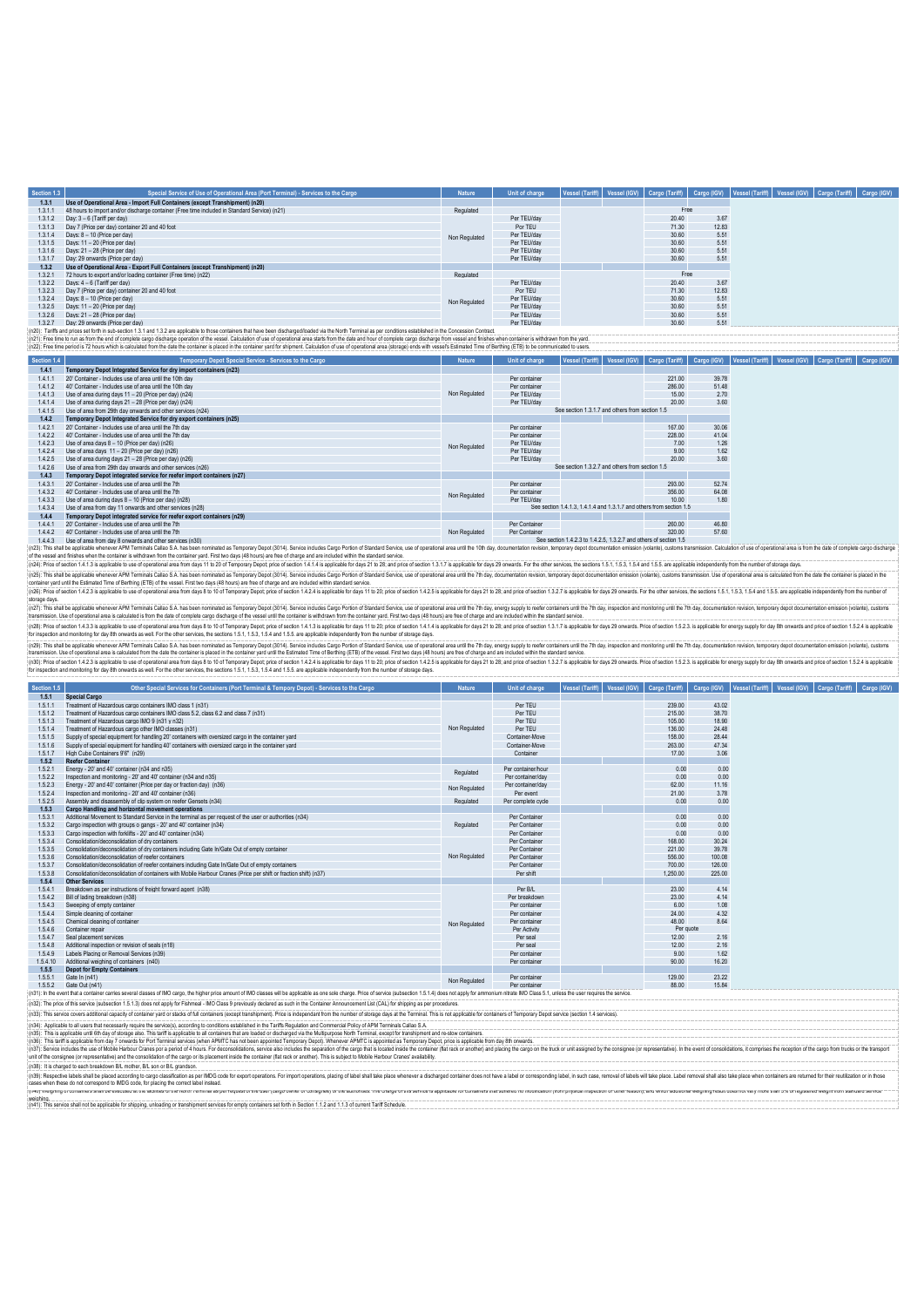| <b>SECTION 2</b> |                                                                                                                                                                                                                                | <b>BREAK BULK CARGO SERVICES</b> |                       |       |         |                                                                                                                 |      |  |             |
|------------------|--------------------------------------------------------------------------------------------------------------------------------------------------------------------------------------------------------------------------------|----------------------------------|-----------------------|-------|---------|-----------------------------------------------------------------------------------------------------------------|------|--|-------------|
| Section 2.1      | <b>Standard Services</b>                                                                                                                                                                                                       | <b>Nature</b>                    | Unit of charge        |       |         | Vessel (Tariff) Vessel (IGV) Cargo (Tariff) Cargo (IGV) Vessel (Tariff) Vessel (IGV) Cargo (Tariff)             |      |  | Cargo (IGV) |
| 2.1.1            | Standard Service to the Vessel - Services to the Vessel                                                                                                                                                                        |                                  |                       |       |         |                                                                                                                 |      |  |             |
| 2111             | Use or rental of berth (Tariff per hour or fraction hour) (n1)                                                                                                                                                                 | Regulated                        | Total LoA (m) x Hours | 0.92  | 0% Rate |                                                                                                                 |      |  |             |
| 2.1.2            | <b>Standard Service to Break Bulk Cargo</b>                                                                                                                                                                                    |                                  |                       |       |         |                                                                                                                 |      |  |             |
| 2121             | Loading and Unloading of Break Bulk cargo (n42)                                                                                                                                                                                | Regulated                        | Per Ton               | 2.50  | 0% Rate | 7.20                                                                                                            | 1.30 |  |             |
|                  | (n42): Vessel portion of this tariff includes transference of the cargo from vessel to the quay, lashinglunlashing and tally. Payment of Vessel portion will be applicable to the shipping line or cargo consignee, upon condi |                                  |                       |       |         |                                                                                                                 |      |  |             |
|                  |                                                                                                                                                                                                                                |                                  |                       |       |         |                                                                                                                 |      |  |             |
| Section 2.2      | Special Services - Services to the Vessel (n5)                                                                                                                                                                                 | <b>Nature</b>                    | Unit of charge        |       |         | Vessel (Tariff)   Vessel (IGV)   Cargo (Tariff)   Cargo (IGV)   Vessel (Tariff)   Vessel (IGV)   Cargo (Tariff) |      |  | Cargo (IGV) |
| 2.2.1            | Hatches or Hold Lids (n6)                                                                                                                                                                                                      |                                  |                       |       |         |                                                                                                                 |      |  |             |
| 2211             | Movement of ISO hatches                                                                                                                                                                                                        | Regulated                        | Per move              | 0.00  | 0% Rate |                                                                                                                 |      |  |             |
| 2.2.2            | Re-stow of Break Bulk Cargo                                                                                                                                                                                                    |                                  |                       |       |         |                                                                                                                 |      |  |             |
| 2221             | Re-stow via vessel                                                                                                                                                                                                             | Regulated                        | Per ton               | 10.00 | 0% Rate |                                                                                                                 |      |  |             |
| 2222             | Re-stow via quay (n43)                                                                                                                                                                                                         |                                  | Per ton               | 18.00 | 0% Rate |                                                                                                                 |      |  |             |
| 2.2.3            | <b>Transhipment of Break Bulk cargo</b>                                                                                                                                                                                        |                                  |                       |       |         |                                                                                                                 |      |  |             |
| 2231             | Transhipment of Break Bulk cargo - Complete cycle (n44)                                                                                                                                                                        | Non Regulated                    | Per ton               | 19.40 | 0% Rate |                                                                                                                 |      |  |             |
|                  | (n43): This is applicable to the cargo that is re-stowed in the same hold (level) or in another hold (level) of the vessel which in both cases cargo requires to be temporarily transferred to the quay.                       |                                  |                       |       |         |                                                                                                                 |      |  |             |
|                  | (n44): Price of service includes 3 free days of storage which applies after completion of cargo discharge operation of the vessel.                                                                                             |                                  |                       |       |         |                                                                                                                 |      |  |             |

| Section 2.3 | Special Service of Use of Operational Area (Port Terminal) - Services to the Cargo | <b>Nature</b> | Unit of charge        |                                  |       |      | Vessel (Tariff)   Vessel (IGV)   Cargo (Tariff)   Cargo (IGV)   Vessel (Tariff)   Vessel (IGV)   Cargo (Tariff)   Cargo (IGV)       |  |
|-------------|------------------------------------------------------------------------------------|---------------|-----------------------|----------------------------------|-------|------|-------------------------------------------------------------------------------------------------------------------------------------|--|
| 2.3.1       | Use of Operational Area - All traffic                                              |               |                       |                                  |       |      |                                                                                                                                     |  |
| 2.31'       | Days: 1 - 3 (Free time - included in Standard Service)                             | Regulated     |                       |                                  | Free  |      |                                                                                                                                     |  |
| 2312        | Days: 4 - 10 (Tariff for whole period or fraction period)                          |               | Per ton               |                                  | 22.11 | 3.98 |                                                                                                                                     |  |
| 2.3.1.3     | Days: 11 - 20 (Tariff per day or fraction day)                                     | Non Regulated | Per ton/day           |                                  | 2.50  | 0.45 |                                                                                                                                     |  |
| 2314        | Days: 21 - onwards (Tariff per day or fraction day)                                |               | Per ton/day           |                                  | 4.00  | 0.72 |                                                                                                                                     |  |
|             |                                                                                    |               |                       |                                  |       |      |                                                                                                                                     |  |
| Section 2.4 | Special Service of Temporary Depot - Services to the Cargo                         | <b>Nature</b> | <b>Unit of charge</b> |                                  |       |      | ı │ Vessel (Tariff) │ Vessel (IGV) │ Cargo (Tariff) │ Cargo (IGV) │ Vessel (Tariff) │ Vessel (IGV) │ Cargo (Tariff) │ Cargo (IGV) │ |  |
| 2.4.1       | Temporary Depot Integrated Service - All traffic (n45)                             |               |                       |                                  |       |      |                                                                                                                                     |  |
| 241         | Break Bulk Cargo - Includes use of operational area until day 10                   |               | Per ton               |                                  | 25.60 | 4.61 |                                                                                                                                     |  |
| 2412        | Use of operational area from days 11 - 20 (Price per day of day fraction)          | Non Regulated | Per ton/day           |                                  | 1.50  | 0.27 |                                                                                                                                     |  |
|             | 0.4.1.2 Use of operational great from day 21 opwards and athor services (p.48)     |               |                       | See cection 231 A and 252 to 254 |       |      |                                                                                                                                     |  |

2.4.1.3 Use of operational area from day 2 newsday of other services and other services (n46). Sharehold to the services of the company operation and accepted and accepted on ARITC (Subject to space availability). It inclu

| Section 2.5 | Other Special Services to Break Bulk Cargo (Port Terminal & Temporary Depot) - Services to the Cargo                                                                                                                           | <b>Nature</b> | Unit of charge |       |       |          |        | Vessel (Tariff)   Vessel (IGV)   Cargo (Tariff)   Cargo (IGV)   Vessel (Tariff)   Vessel (IGV)   Cargo (Tariff)   Cargo (IGV) |  |
|-------------|--------------------------------------------------------------------------------------------------------------------------------------------------------------------------------------------------------------------------------|---------------|----------------|-------|-------|----------|--------|-------------------------------------------------------------------------------------------------------------------------------|--|
| 2.5.1       | Use of Simple Depot - All traffic (n47)                                                                                                                                                                                        |               |                |       |       |          |        |                                                                                                                               |  |
| 2.5.1.      | Days: 1 - 30 (Price per month or fraction month)                                                                                                                                                                               | Non Regulated | Per m2         |       |       | 10.50    | 1.89   |                                                                                                                               |  |
| 2.5.2       | <b>Special Cargo</b>                                                                                                                                                                                                           |               |                |       |       |          |        |                                                                                                                               |  |
| 2521        | Loading/Unloading of project cargo without mobile harbor crane (n48)                                                                                                                                                           |               | Per ton or m3  |       |       | 17.00    | 3.06   |                                                                                                                               |  |
| 2.5.2.2     | Loading/Unloading of project cargo with mobile harbor crane (n48)                                                                                                                                                              | Regulated     | Per ton or m3  |       |       | 19.00    | 3.42   |                                                                                                                               |  |
| 2.5.2.3     | Special treatment to hazardous cargo using equipment and additional personnel - direct treatment (n49)                                                                                                                         |               | Per ton        |       |       | 13.08    | 2.35   |                                                                                                                               |  |
| 2524        | Special treatment to hazardous cargo using equipment and additional personnel - indirect treatment (n49)                                                                                                                       |               | Per ton        |       |       | 20.79    | 374    |                                                                                                                               |  |
| 2.5.3       | Cargo Handling and horizontal movement operations                                                                                                                                                                              |               |                |       |       |          |        |                                                                                                                               |  |
| 2.5.3.1     | Additional Movement as per request of the user or competent authority                                                                                                                                                          |               | Per ton        |       |       | 3.50     | 0.63   |                                                                                                                               |  |
| 2.5.3.2     | Handling for registry of break bulk cargo (n50)                                                                                                                                                                                |               | Per ton        |       |       | 3.50     | 0.63   |                                                                                                                               |  |
| 2.5.3.3     | Deconsolidation/Consolidation of break bulk cargo with MAFIs (n51)                                                                                                                                                             | Non Regulated | Per MAFI       |       |       | 262.00   | 47.16  |                                                                                                                               |  |
| 2534        | Desconsolidation/Consolidation of Break Bulk cargo in MAFI's with Mobile Harbour Cranes (Price per shift or fraction shift) (n52)                                                                                              |               | Per Shift      |       |       | 1,250.00 | 225.00 |                                                                                                                               |  |
| 2535        | Deconsolidation/Consolidation of MAFIs (n53)                                                                                                                                                                                   |               | Per MAFI       | 79.00 | 14.22 |          |        |                                                                                                                               |  |
| 2.5.4       | Other services                                                                                                                                                                                                                 |               |                |       |       |          |        |                                                                                                                               |  |
| 2541        | Additional weighing (This does not include extra movement)                                                                                                                                                                     | Non Regulated | Per truck      |       |       | 21.00    | 3.78   |                                                                                                                               |  |
|             | (n47): This service refers to receiving Break Bulk cargo, placing it in a designated area and storaging it for a period agreed by the exporter or importer and APM Terminals Callao S.A. This is applicable for Break Bulk car |               |                |       |       |          |        |                                                                                                                               |  |

(^47). This service refers to receiving Deak Bulk cargo, placing this absignable area and storaging it for a priod ayered by the exporter or importer and APM Terminis Callao S.A. This is applicable to reak bluk can absolve (MS): Talf corresposits because and under provided that account the stable and server and the proposers and the proposers are the server and the server and the server and the server and the server and the server and the se

(nSU; This respland for a computer and the main formula in the resist of main of the respland in the product of computers are allotted to the computers and the product of the computers and the product of the computers are required for less than four-hour (4) periods. This is subject to Mobile Harbour Cranes' availability.<br>[n53]: This is applicable for assembly/placing or disassembly/separating of MAFIs for its delivery to the shipping line.

| <b>SECTION 3</b> |                                                                                                                                                                                                                                | <b>RO-RO CARGO SERVICES</b> |                       |                        |                 |                                                                                                                 |       |                                                         |         |                                                                                |             |
|------------------|--------------------------------------------------------------------------------------------------------------------------------------------------------------------------------------------------------------------------------|-----------------------------|-----------------------|------------------------|-----------------|-----------------------------------------------------------------------------------------------------------------|-------|---------------------------------------------------------|---------|--------------------------------------------------------------------------------|-------------|
| Section 3.1      | <b>Standard Service</b>                                                                                                                                                                                                        | <b>Nature</b>               | Unit of charge        | <b>Vessel (Tariff)</b> | Vessel (IGV)    | Cargo (Tariff)                                                                                                  |       | Cargo (IGV) Vessel (Tariff) Vessel (IGV) Cargo (Tariff) |         |                                                                                | Cargo (IGV) |
| 3.1.1            | Standard Service to the Vessel - Services to the Vessel                                                                                                                                                                        |                             |                       |                        |                 |                                                                                                                 |       |                                                         |         |                                                                                |             |
| 3111             | Use or rental of berth (Tariff per hour or fraction hour) (n1)                                                                                                                                                                 | Regulated                   | Total LoA (m) x Hours | 0.92                   | 0% Rate         |                                                                                                                 |       |                                                         |         |                                                                                |             |
| 3.1.2            | <b>Standard Service to Ro-Ro Cargo</b>                                                                                                                                                                                         |                             |                       |                        |                 |                                                                                                                 |       |                                                         |         |                                                                                |             |
| 3.1.2.1          | Loading or Unloading of Ro-Ro Cargo (n54)                                                                                                                                                                                      | Regulated                   | Per ton               | 3.50                   | 0% Rate         | 32.50                                                                                                           | 5.85  | 3.50                                                    | 0% Rate | 30.60                                                                          | 5.51        |
|                  | : (n54): Vessel portion of this tariff will be charged to the Shipping line (or representative), unless maritime shipping contract indicates otherwise. If Vessel portion of this tariff is charged to the cargo consignee, th |                             |                       |                        |                 |                                                                                                                 |       |                                                         |         |                                                                                |             |
| Section 3.2      | Special Services - Services to the Vessel                                                                                                                                                                                      | <b>Nature</b>               | <b>Unit of charge</b> | <b>Vessel (Tariff)</b> | Vessel (IGV)    |                                                                                                                 |       |                                                         |         | Cargo (Tariff)   Cargo (IGV)   Vessel (Tariff)   Vessel (IGV)   Cargo (Tariff) | Cargo (IGV) |
| 3.2.1            | Re-stow of Ro-Ro cargo                                                                                                                                                                                                         |                             |                       |                        |                 |                                                                                                                 |       |                                                         |         |                                                                                |             |
| 3211             | Re-stow via vessel                                                                                                                                                                                                             | Regulated                   | Per ton               | 25.00                  | 0% Rate         |                                                                                                                 |       |                                                         |         |                                                                                |             |
| 3212             | Re-stow via quay (n55)                                                                                                                                                                                                         |                             | Per ton               | 45.00                  | 0% Rate         |                                                                                                                 |       |                                                         |         |                                                                                |             |
| 3.2.2            | <b>Transhipment of Ro-Ro cargo</b>                                                                                                                                                                                             |                             |                       |                        |                 |                                                                                                                 |       |                                                         |         |                                                                                |             |
| 3.2.2.1          | Transhipment of Ro-Ro cargo - Complete cycle (n56)                                                                                                                                                                             | Non Regulated               | Per ton               | 72.00                  | 0% Rate         |                                                                                                                 |       |                                                         |         |                                                                                |             |
|                  | (n55): This is applicable to the cargo that is re-stowed in the same hold (level) or in another hold (level) of the vessel which in both cases cargo requires to be temporarily transferred to the quay.                       |                             |                       |                        |                 |                                                                                                                 |       |                                                         |         |                                                                                |             |
|                  | (n56): Price of service includes 3 free days of storage which applies after completion of cargo discharge operation of the vessel.                                                                                             |                             |                       |                        |                 |                                                                                                                 |       |                                                         |         |                                                                                |             |
| Section 3.3      | Special Service of Use of Operational Area (Port Terminal) - Services to the Cargo                                                                                                                                             | <b>Nature</b>               | <b>Unit of charge</b> | <b>Vessel (Tariff)</b> | Vessel (IGV)    | Cargo (Tariff)                                                                                                  |       |                                                         |         | Cargo (IGV)   Vessel (Tariff)   Vessel (IGV)   Cargo (Tariff)                  | Cargo (IGV) |
| 3.3.1            | Use of Operational Area - All traffic (n57)                                                                                                                                                                                    |                             |                       |                        |                 |                                                                                                                 |       |                                                         |         |                                                                                |             |
| 3.3.1.1          | Days: 1 - 3 (Free time - included in Standard Service)                                                                                                                                                                         | Regulated                   |                       |                        |                 | Free                                                                                                            |       |                                                         |         |                                                                                |             |
| 3312             | Days: 4 - 10 (Price for total period or fraction period)                                                                                                                                                                       | Non Regulated               | Per ton               |                        |                 | 40.00                                                                                                           | 7.20  |                                                         |         |                                                                                |             |
| 3313             | Days: 11 - onwards (Price per day or fraction day)                                                                                                                                                                             |                             | Per ton/day           |                        |                 | 15.00                                                                                                           | 2.70  |                                                         |         |                                                                                |             |
|                  | (n57): Prices of this section are applicable to all types of vehicle and machinery.                                                                                                                                            |                             |                       |                        |                 |                                                                                                                 |       |                                                         |         |                                                                                |             |
| Section 3.4      | Special Service of Temporary Depot - Services to the Cargo                                                                                                                                                                     | <b>Nature</b>               | <b>Unit of charge</b> | <b>Vessel (Tariff)</b> | Vessel (IGV)    | Cargo (Tariff) Cargo (IGV)                                                                                      |       | Vessel (Tariff)   Vessel (IGV)   Cargo (Tariff)         |         |                                                                                | Cargo (IGV) |
| 3.4.1            | Temporary Depot Integrated Service - All traffic (n58)                                                                                                                                                                         |                             |                       |                        |                 |                                                                                                                 |       |                                                         |         |                                                                                |             |
| 3.4.1.1          | Ro-Ro cargo in general - Includes use of operational area until day 10                                                                                                                                                         |                             | Per ton               |                        |                 | 68.00                                                                                                           | 12.24 |                                                         |         |                                                                                |             |
| 3.4.1.2          | Use of operational area from day 11 onwards (Price per day or fraction day)                                                                                                                                                    | Non Regulated               | Per ton/day           |                        |                 | 10.00                                                                                                           | 1.80  |                                                         |         |                                                                                |             |
| 3.4.1.3          | Other services (n59)                                                                                                                                                                                                           |                             |                       |                        | See section 3.5 |                                                                                                                 |       |                                                         |         |                                                                                |             |
|                  | (n58): This is applicable whenever APM Terminals Callao S.A. is appointed as Temporary Depot (code 3014) after cargo has been previously coordinated and accepted by APMTC (Subject to space availability). It includes the St |                             |                       |                        |                 |                                                                                                                 |       |                                                         |         |                                                                                |             |
|                  | transmission to Customs. First three calendar days are free of charge and are part of the Standard Service. Prices of this section are applicable to all types of vehicles and machinery.                                      |                             |                       |                        |                 |                                                                                                                 |       |                                                         |         |                                                                                |             |
|                  | (n59): Prices of section 3.5 apply to other services of Temporary Depot, independently from the number of storage days of RoRo cargo.                                                                                          |                             |                       |                        |                 |                                                                                                                 |       |                                                         |         |                                                                                |             |
| Section 3.5      | Other Special Services to Ro-Ro Cargo (Port Terminal & Temporary Depot) - Services to the Cargo                                                                                                                                | <b>Nature</b>               | Unit of charge        |                        |                 | Vessel (Tariff)   Vessel (IGV)   Cargo (Tariff)   Cargo (IGV)   Vessel (Tariff)   Vessel (IGV)   Cargo (Tariff) |       |                                                         |         |                                                                                | Cargo (IGV) |
| 3.5.1            | Handling Services in Storage area                                                                                                                                                                                              |                             |                       |                        |                 |                                                                                                                 |       |                                                         |         |                                                                                |             |
| 3.5.1            | Handling for registry of Ro-Ro cargo (n60)                                                                                                                                                                                     | Non Regulated               | Per ton               |                        |                 | 10.50                                                                                                           | 1.89  |                                                         |         |                                                                                |             |
| 3.5.1.2          | Extra movement of Ro-Ro cargo (n61)                                                                                                                                                                                            |                             | Per ton               |                        |                 | 2.10                                                                                                            | 0.38  |                                                         |         |                                                                                |             |
|                  |                                                                                                                                                                                                                                |                             |                       |                        |                 |                                                                                                                 |       |                                                         |         |                                                                                |             |

3.5.12 Deconsolidation Consolidation<br>3.5.23 Deconsolidation Consolidation (Re-Ro cargo en MAFIs (nS2)<br>3.5.23 Deconsolidation Consolidation (Re-Ro cargo en MAFIs (nS2)<br>3.5.23 Deconsolidation Consolidation (Re-Ro cargo en MA

Non Regulated